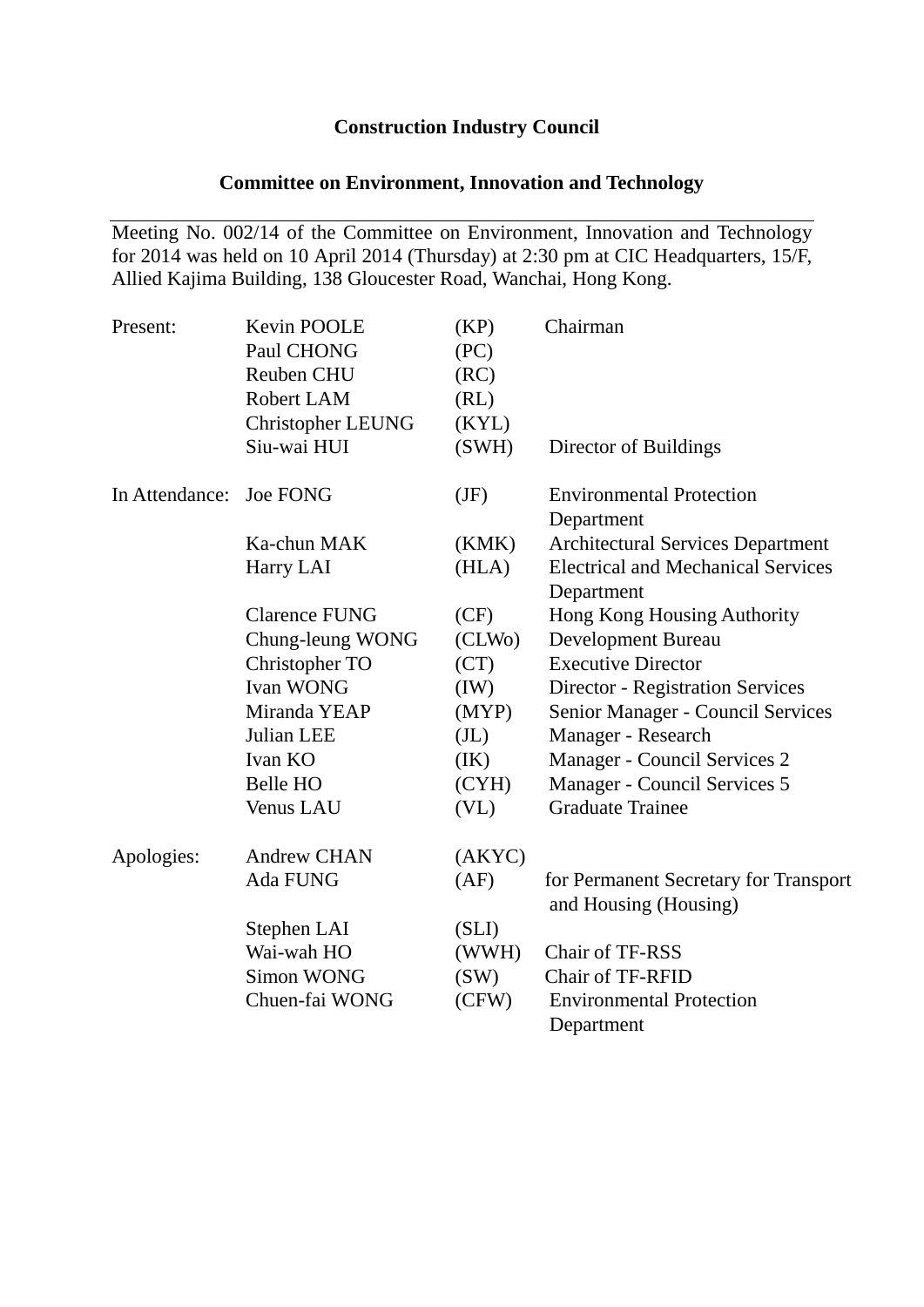# **PROGRESS REPORT**

## **Action**

#### 2.1 **Confirmation of the Progress Report of the Previous Meeting**

Members took note of Paper CIC/ENT/R/001/14 and confirmed the progress report of the last meeting held on Thursday, 16 January 2014 at CIC Headquarters, 15/F, Allied Kajima Building, 138 Gloucester Road, Wanchai, Hong Kong.

### 2.2 **Matters Arising from the Previous meeting**

### 2.2.1 **Testing Guidelines for Steel Reinforcement**

Item 1.3 of the Previous Progress Report – Regarding the proposal on off-site cutting, bending of rebar and sampling of rebar for testing in prefabrication yard, the Secretariat had arranged a meeting among DEVB, CEDD and BD to discuss how the matter could be brought forward and would provide an update at Com-EIT meeting later this year.

## 2.3 **Proposed Nomination of Co-opted Members from Feb 2014 to Jan 2016**

Members received a brief report by the Chairman on Paper CIC/EIT/P/004/14.

Members endorsed the proposed list of reappointed Co-opted Members and the organisations to be invited for nominating Co-opted Members in Annex B of the Paper.

### 2.4 **CIC Innovation Award**

Members received a brief presentation by IW on Paper CIC/EIT/P/005/14, including the aims, eligibility, judging criteria, judging panel and budget of the CIC Innovation Award.

Members endorsed organising the Award at the budget of HK\$2,000,000 to be shared equally by the Com-EIT and the Committee on Productivity and Research, coupled with the following adjustments to the proposal set out in the Paper:

• The content of the Paper should set out the same emphasis on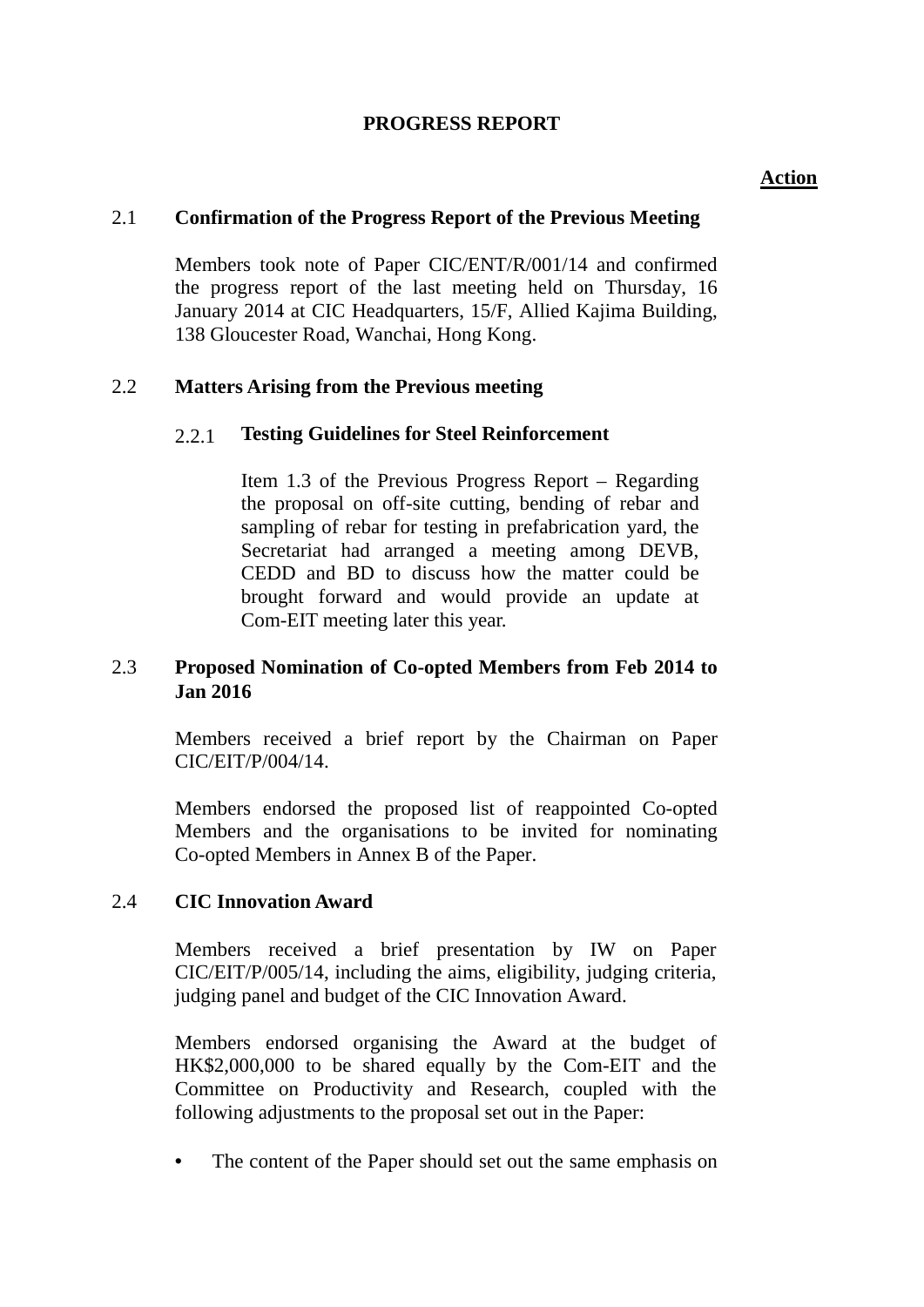both awards for the academia and the industry practitioners.

- The heading titled 'Category of Entry' should be renamed (e.g. 'Expected Innovation', 'Subject Field') to avoid any misunderstanding.
- For the Young Innovator Award under the Category for Academia, to replace 'young PhD' by 'young academics'.
- 'Open Category' should be renamed as 'Category for Industry Practitioner'.
- Originality should be made one of the major judging criteria.

A Member raised a concern on how the Award money would be spent under the Category of Academia. After some deliberation, it was concluded that it would depend on the respective universities' regulations and policy applicable to the individual academics winning the awards.

The Chairman also stated that in case of 'joint venture' (a team composed of both academia and practitioner), the team would be categorised according to the qualification of the leader.

# 2.5 **Term contract for BIM Advisory Service**

Members received a brief presentation by IW on Paper CIC/EIT/P/006/14.

A Member suggested avoid engaging software provider for the provision of such service because of conflict of interest. Besides, Members wondered if the BIM experts or consultants would be interested in taking up the assignment. It was suggested that the previous tenderers for the consultancy on preparation of the BIM Standards could be approached as they had shown interest and capability in taking up similar assignment.

After some deliberation, Members endorsed on commissioning BIM Advisory Service as set out in the paper.

# 2.6 **Tasks and Budget for 2014**

Members received a brief presentation by IW on Paper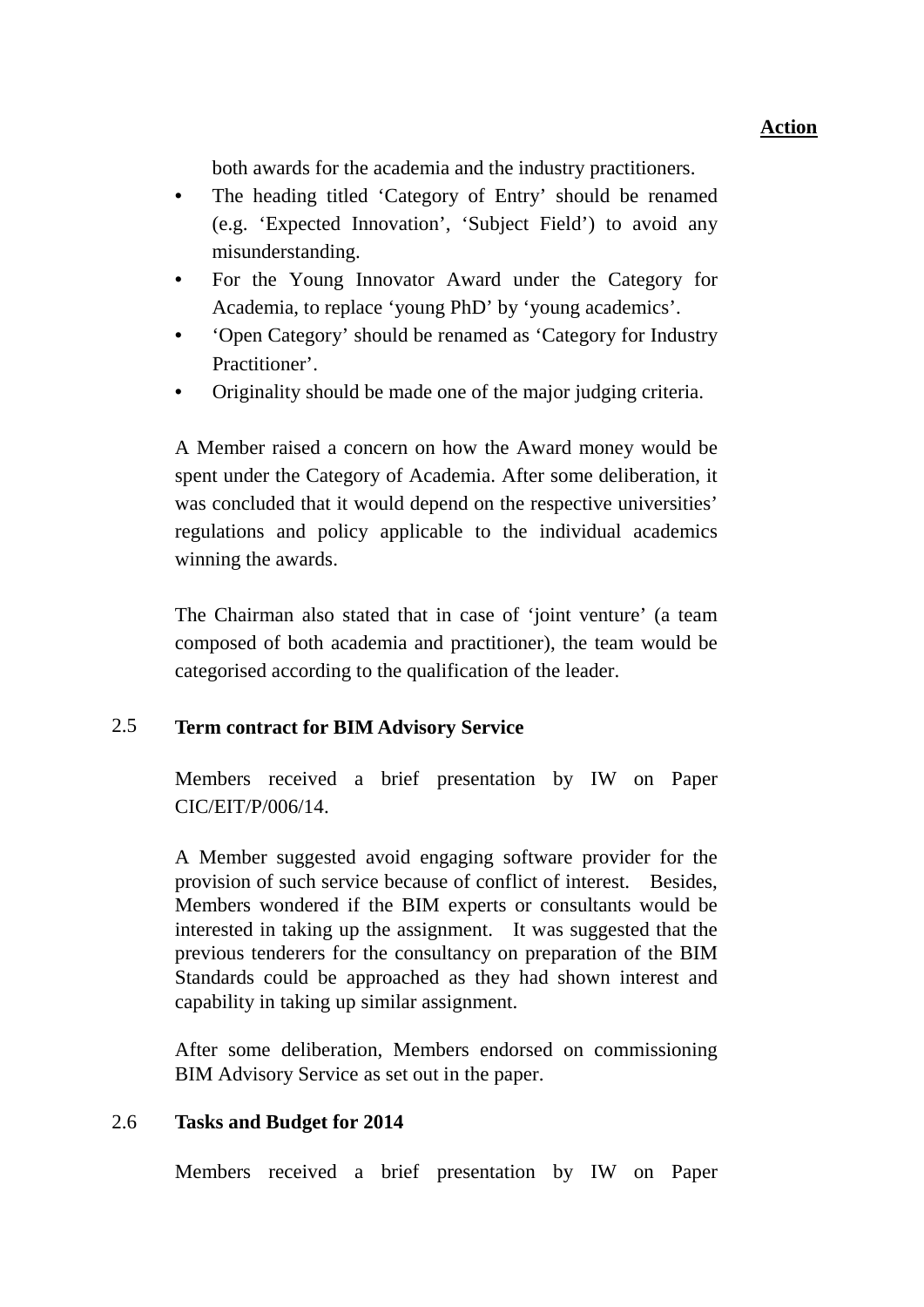CIC/EIT/P/007/14.

Members agreed on the tasks and expenses proposed on the paper. As the Com-EIT endorsed the organisation of the CIC Innovation Award at the budget of HK\$2,000,000 shared equally with the Committee on Productivity and Research, for consistency, a Member suggested revising the budget of 'CIC Innovation Award' and 'Others' on the breakdown table to HK\$1,000,000 and HK\$1,650,000 respectively.

# 2.7 **Progress Update on BIM**

Members took note of Paper CIC/EIT/P/008/14 and Paper CIC/EIT/P/009/14.

The Chairman gave a short report on the latest position of the preparation of the 'Final Report of the Roadmap for BIM Strategic Implementation in Hong Kong's Construction Industry' ('Final Report') to Members. The following parts of the report which would be revised were highlighted:

- Chapter 4 and 5 had been revised.
- The row of 'Suggested Action Parties' had been added to the tables in Chapter 10.
- Annex E had been added to the report.

IW explained the 'Final Report' was a collaborative work from Task Force Members and the Secretariat was still in the process of collecting inputs, comments and reports. A copywriter would be engaged after the Report was finalized.

As the current state of the 'Final Report' was still a draft version, a Member suggested endorsing the report by circulation when the final version of the report was ready.

The Chairman encouraged all Members to give comments on the 'Final Report' to either the Task Force Chairman or the Secretariat as soon as possible for the improvement and finalization of the report.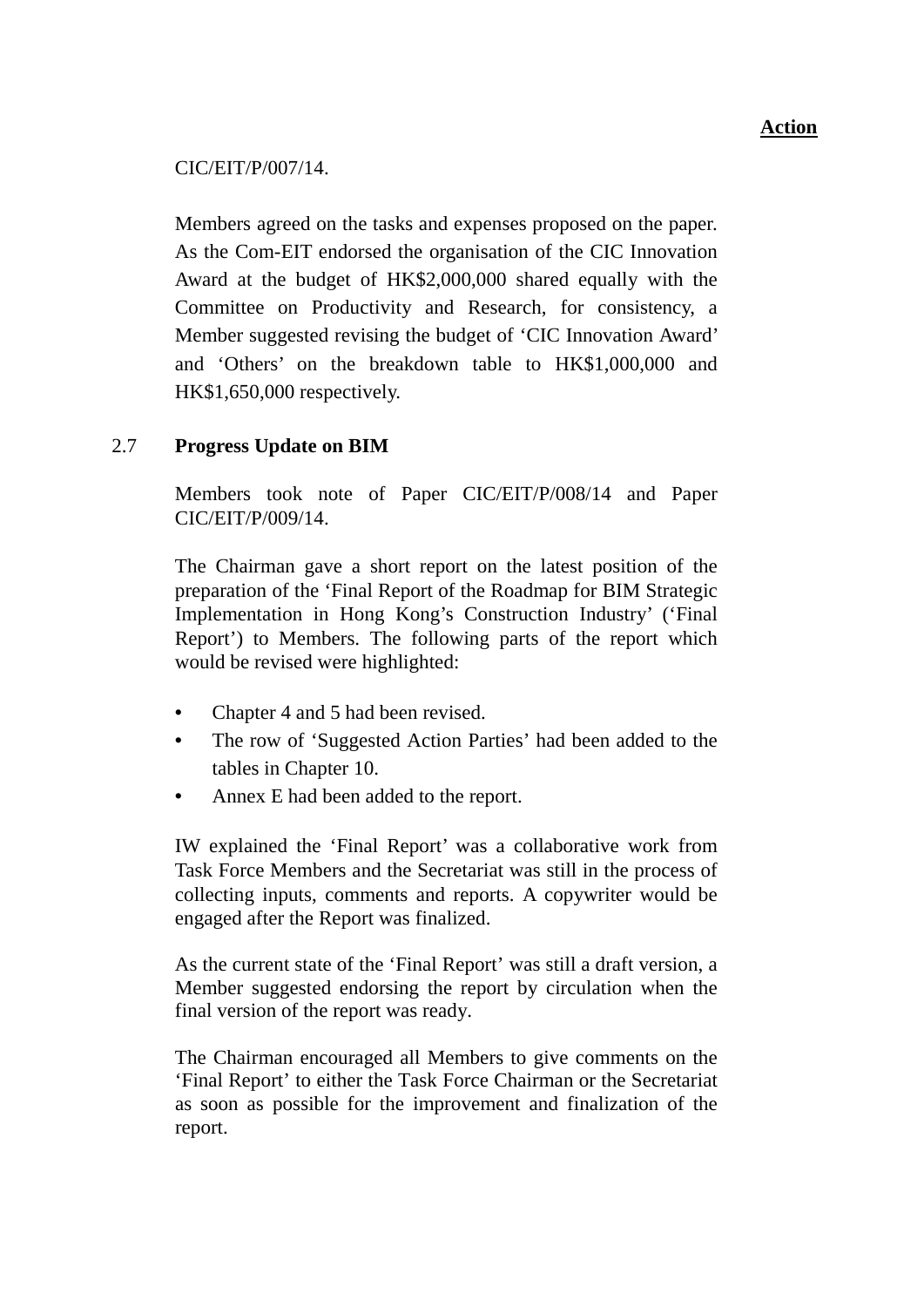## **Action**

#### 2.8 **Task Force on River Sand Substitutes Research**

Members were briefed by IW on Paper CIC/EIT/P/010/14.

The progress of the Research was as follows:

- Objective (1): Recommended specifications were sent to the stakeholders and appointment with the stakeholders was being made.
- Objective (2)  $\&$  (3): They were in the process of analysing the collected data. However, more testing might be needed.
- Objective (4) & (5): Testing was being carried out at the moment.

Task (2) and (3) were supposed to be completed by the end of April this year. The Secretariat would communicate with the consultant to urge for the completion of the tasks as soon as possible.

# 2.9 **Task Force on Schematic Design for Application of RFID, GPS and Senor Technology in Monitoring the Movement of Construction Waste**

Members were briefed by IW on Paper CIC/EIT/P/011/14.

The items below were highlighted:

- The Housing Authority adopted the passive RFID technology and had already conducted trials to monitor the disposal of construction waste as well as the weights of the dump truck electronically at the construction site exit and at the entrance of dumping site.
- Passive RFID was applicable in large-scale construction sites but the cost involved was high.
- The Task Force was currently working on resolving the problem in small construction sites without weight bridge.

Some Members also considered that the use of weight bridge would not be a must for the purpose of tracking the movement of